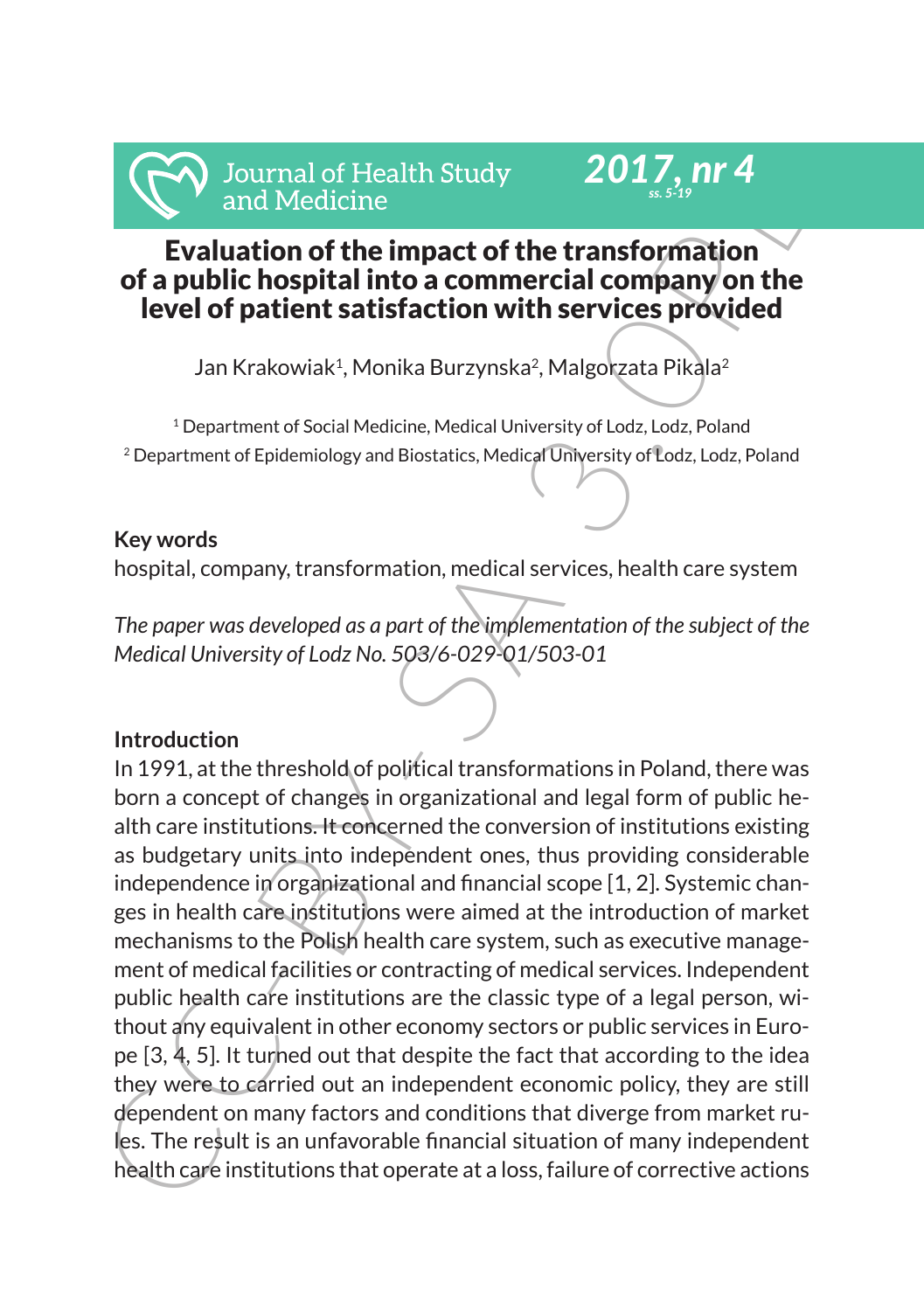and organization of health care, which is not subject to any clear economical rules. Hence, there was developed an idea aimed at meeting conditions to achieve profitability thresholds and systemic transformations involving the liquidation of independent public health care institutions and simultaneous appointment of a new entity which is a commercial company, subject to the provision of health services for both insured and commercial patients [6]. Legal possibility of hospital operation in this form was granted by the provision of the Act of 30 August 1991 on health care institutions (art. 8, par. 1, point 7) [7].

and or ganuatation oriental care, winch is using the anity teach at the anti-<br>ancial rules. Hence, there was developed an idea aimed at meeting conditions to achieve profitability thresholds and systemic transformations i One of the hospitals that were transformed into commercial companies, followed by the decision of the founding body, is "Health Care Institution in Tomaszow" (Tomaszowskie Centrum Zdrowia). The hospital is located in Tomaszow Mazowiecki, a city of approximately 65 thousand inhabitants, situated in central Poland, in Lodz voivodship. Lodz voivodship is for many years characterized by an unfavorable demographic structure. The percentage of people aged 65 years and more exceeded the threshold of old age and in 2013 amounted to 16.1% (in Poland it was 14.8%) [8]. In addition, in Lodz voivodship there appears the worst level of epidemiological indicators of health in Poland, such as average life expectancy and years of life lost due to premature morality [9, 10, 11, 12]. This raises the need to develop early diagnosis and impatient care, mainly long-term, localized in the regions with the highest density of population – including Tomaszow Mazowiecki. In the face of this situation, it is also necessary to provide easy access to specialist clinics and patient services at the highest possible level.

The quality of medical and non-medical services provided in health care institutions, as well as the level of patient satisfaction with these services is the subject of research in many fields of science [13]. Each facility focused on improving the quality of patient care can be seen as a caring and patient-friendly organization, but it does not need to be associated with simultaneous high competence assessment. This mean that the goal of health care institutions shall be striving not only to improve the quality of services, but to make use of a two-dimensional concept of the technical and functional quality, popular in the health care [14, 15]. Technical quality is understood as the compliance with standards and technical requirements for the medical services, concerning technology, medical standards, equipment and competences of the medical staff. In contrast,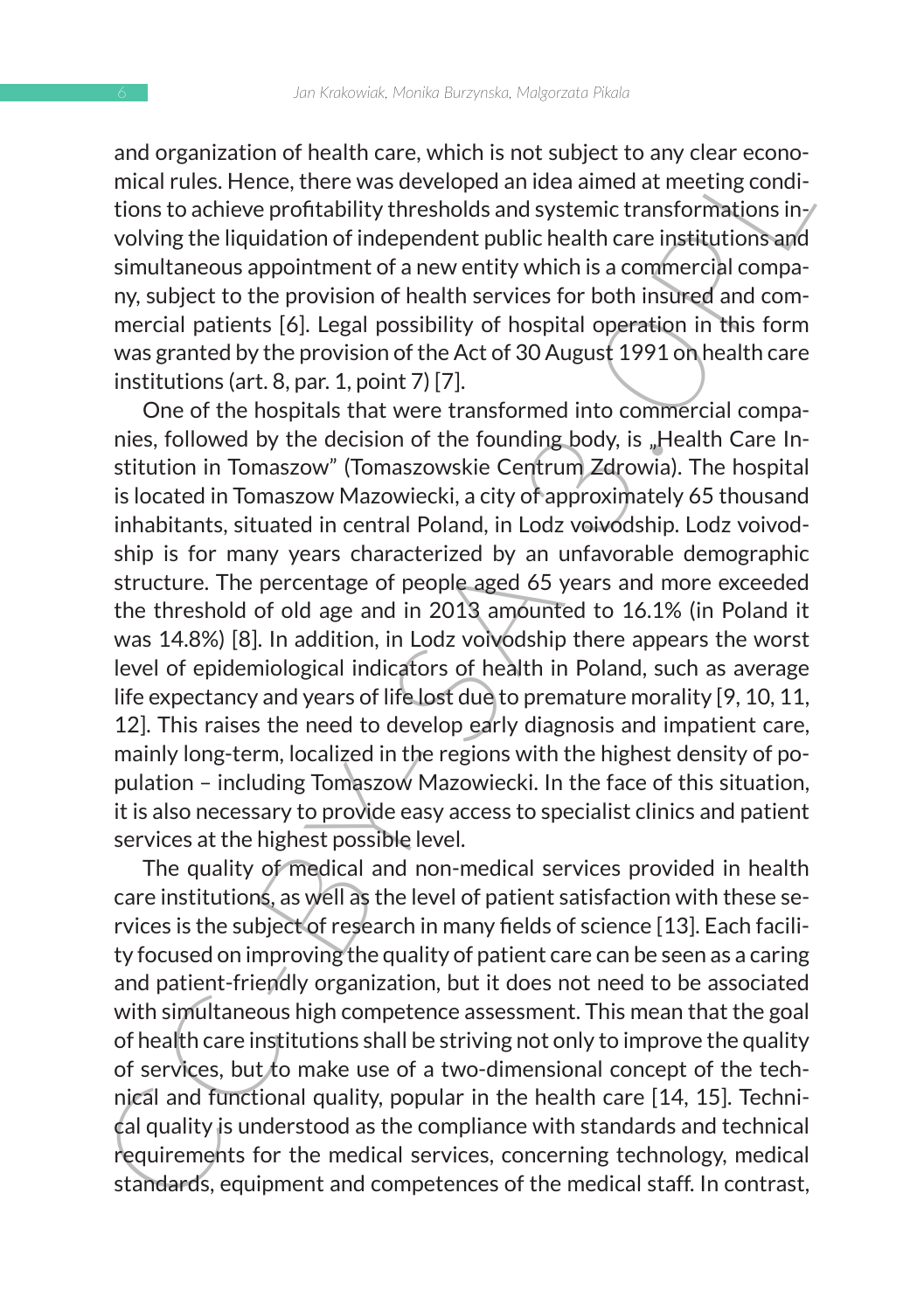the functional quality is a relative assessment of the patient, which evaluates the quality of services by subjective feelings about the behaviors of medical and non-medical staff, whom he/she is in contact with during the stay in the facility. Surveys of patients are therefore an extremely important verifier of the operation of a medical facility.

The purpose of this work is the evaluation of the impact of the transformation of the city hospital in Tomaszow Mazowiecki into a commercial company on the level of patient satisfaction with medical and non- -medical services provided.

### **Material and methods**

the united under the parality is a treative assessment of the patient, with the section and the section of medical and non-medical staff, whom he/she is in contact with during the stay in the facility. Surveys of patients Research was conducted in an city hospital in Tomaszow Mazowiecki that in 2009, based on the resolution of the District Council, was transformed from the public hospital into the Private Health Care Institution  $-$  "Health Care Institution Limited Liability Company in Tomaszow (Tomaszowskie Centrum Zdrowia) with 100% interest of the district of Tomaszow. Noteworthy is the fact that the hospital was subject to such change as the first in Lodz voivodship and one of the first in Poland (transformed under the program titled "Support of local government units in the activities that stabilize the health care system"). The principal consumer of services provided in this medical institution is the society of Tomaszow Mazowiecki and the District of Tomaszow; and additionally the market of activities of the company are residents of neighboring counties, for which the health care in Tomaszow is a natural addition. The survey was filled by 5494 patients, including 2701 (49.2%) before the transformation and 2793 (50.8%) after the transformation of the hospital into the commercial company.

The research tool was a questionnaire of the survey of own authorship, consisting of two parts. The first included information on socio-demographic characteristics of a person participating in the survey, while the second one assessed the quality of medical and nonmedical services provided to the patient during the hospital stay. The evaluation was made on a scale from 2 (negative) to 5 (very good). The survey was anonymous and voluntary.

Statistical analysis was based on methods of descriptive statistics – there were calculated arithmetic means and standard deviations for the ratings given by patients on the medical and non-medical services listed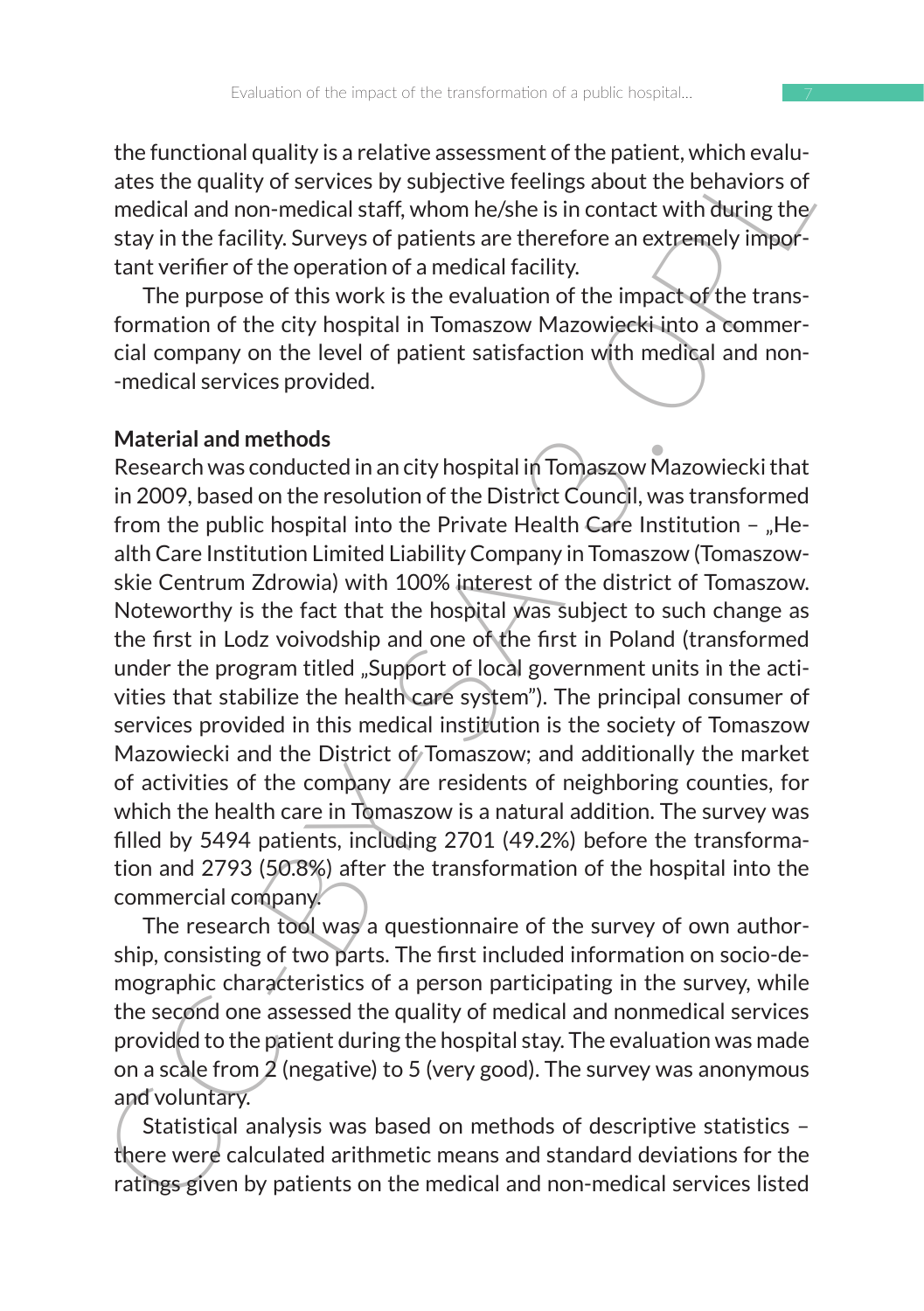in the survey. The statistical significance of differences in mean ratings of each service, before and after the transformation of the hospital into the commercial company, was investigated using U Mann-Whitney test.

#### **Results**

Time of settling formalities related to hospital admission was assessed by 1/3 of patients making the survey before the transmission of the hospital into the commercial company as negative, giving the grade 2; after the transmission, the percentage of such assessment was 8.7 (Figure 1). Very good grade (5) for this question was given by 1.2% of patients before the transformation and 44.5% of patients after the transformation of the hospital (Figure 2). The average rating was 2.80 and 4.13, respectively (p<0.001) (Table 1). Equally high differences concerned the question evaluating the waiting time for bed. Before the transmission of the hospital, the average rating was 2.76, and after the transmission it was 4.56  $(p<0.001)$ .

The question of cleanliness in wards and their equipment was responded negatively by almost a quarter of patients (23.2%) before the transmission of the hospital, and a very good grade was given by only 1.1% of patients. After the transmission these percentages were respectively 2.9 and 48.1. The average rating for this question was 2.86 before and 4.30 after the transmission (p<0.001).

In us abuse v. The statistical signinal atto the measure of methels in measure and strevice, before and differ the transformation of the hospital into the commercial company, was investigated using U Mann-Whitney best.<br> The survey included three questions about the kindness of auxiliary, nursing and medical staff. In all cases, higher rates were obtained after the transformation of the hospital. Very good grade for this question was given by 59.4% of patients in relation to the auxiliary staff, 70.8% for the nursing staff and 65.6% for the medical staff. In the surveys filled by patients admitted to the hospital before the transmission, these percentages were respectively: 0.3, 2.2 and 2.3. Patients also had the opportunity to evaluate the availability of doctors and the information obtained from the medical staff. In these categories there was also a significant improvement in the assessment of patients. Before the transmission the average rating was 2.92 and 2.90, after the transmission it was 4.39 and 4.38 (p<0.001). In relation to the nursing staff, there was evaluated the assistance during skin care treatments and the professionalism in the performance of medical procedures. In both aspects, the average rating significantly increased after the transformation of the hospital – in the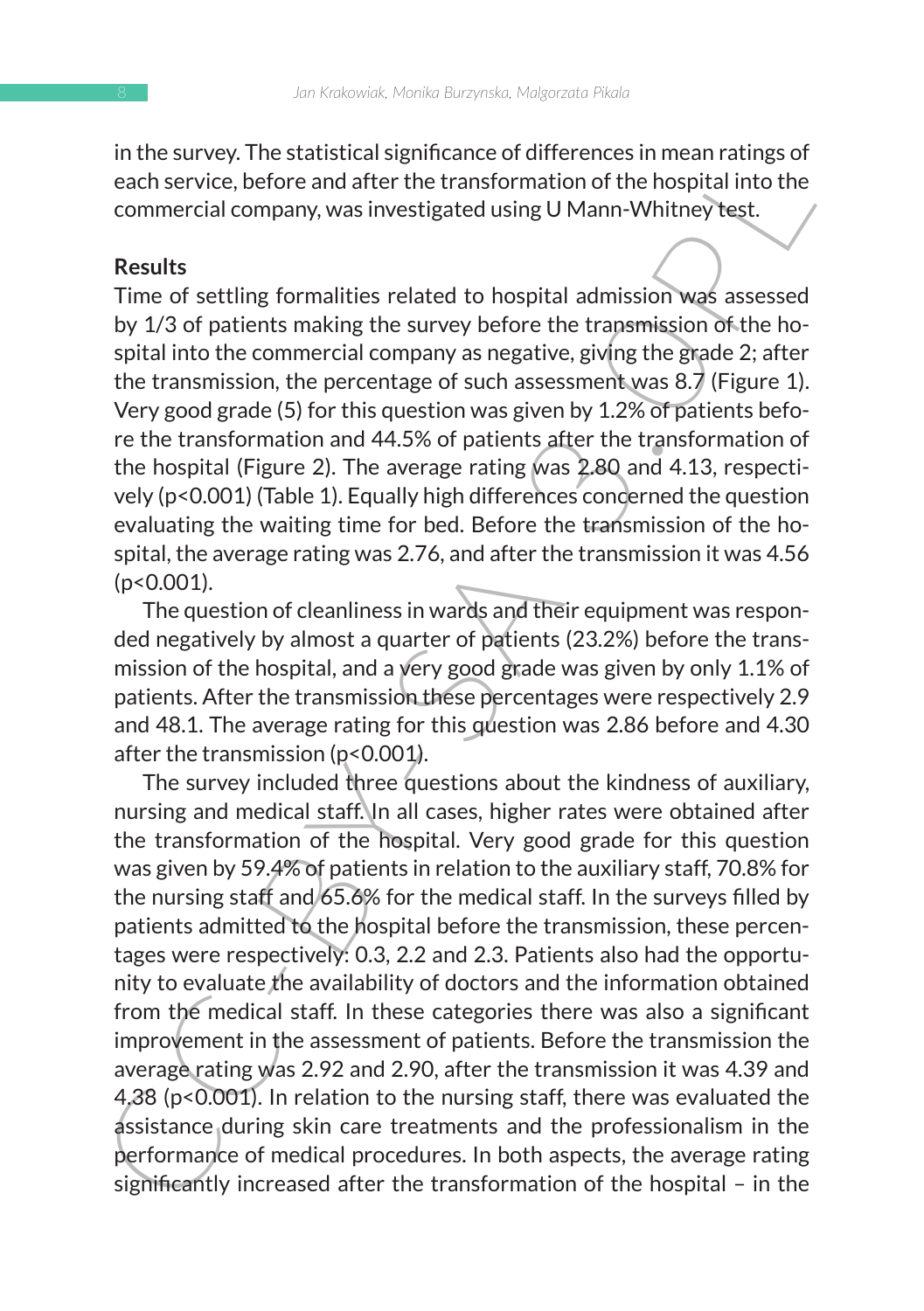first question from 2.88 to 4.63, and in the second from 3.23 to 4.69 (p<0.001).

Slightly smaller differences relate to ratings given before and after/ the transformation of the hospital, concerning the quality of hospital meals. The average rating of patients increased from 3.25 to 3.68 (p<0.001). Very good grade was given by 27.43% of the respondents, and a similar percentage of the respondents (27.28%) assessed them negatively.

The survey also allowed patients to assess non-medical services, such as the possibility of visits in the hospital, the use of hospital parking, as well as the availability of the buffet and hospital shop. Also in this range the assessments of patients increased after the transformation of the hospital. Very good grade before the transmission was given, respectively, by 4.81, 2.22 and 4.92, and after the transmission these percentages amounted to: 63.8%, 25.71% and 36.59%.

In terms of operations finishing the hospital stay – i.e. information concerning the discharge from the department, waiting time for the discharge and information on possible further treatment provided by a doctor, the patient assessment has significantly improved. Before the transmission of the hospital, the average rating concerning the above-mentioned activities fluctuated around 3.0 (2.93, 2.87, 3.02), and after the transformation it has exceeded 4.0 (4.41, 4.29, 4.45).

### **Discussion**

In the second infinitence select to rating given before and they can denoted the rank (p<0.001).<br>
Slightly smaller differences relate to rating given before and after the transformation of the hospital, concerning the qua Health economics is a relatively young area. It is considered to be originated in 1963 in the U.S. by the article of K.J. Arrowe [16]. In France, this area was originated by Ch. Phelps, who believed that there is no difference between the manufacture of a car and the production of health, as in both cases it is about the combination of factors of production in order to manufacture a product, which in the case of the hospital will be health. Production factors will include: staff, knowledge, technology, patients, procedures, organization, diagnostic and therapeutic instruments, wards, medicines, logistics and financial resources [17]. F. Djellal claimed that it can be assumed that the marginal productivity of medical care is positive, that is, the increase in spending on health care causes quicker restoration of patient health [18]. Medical care is actually made up of a large number of variables and their mutual analysis is a factor enabling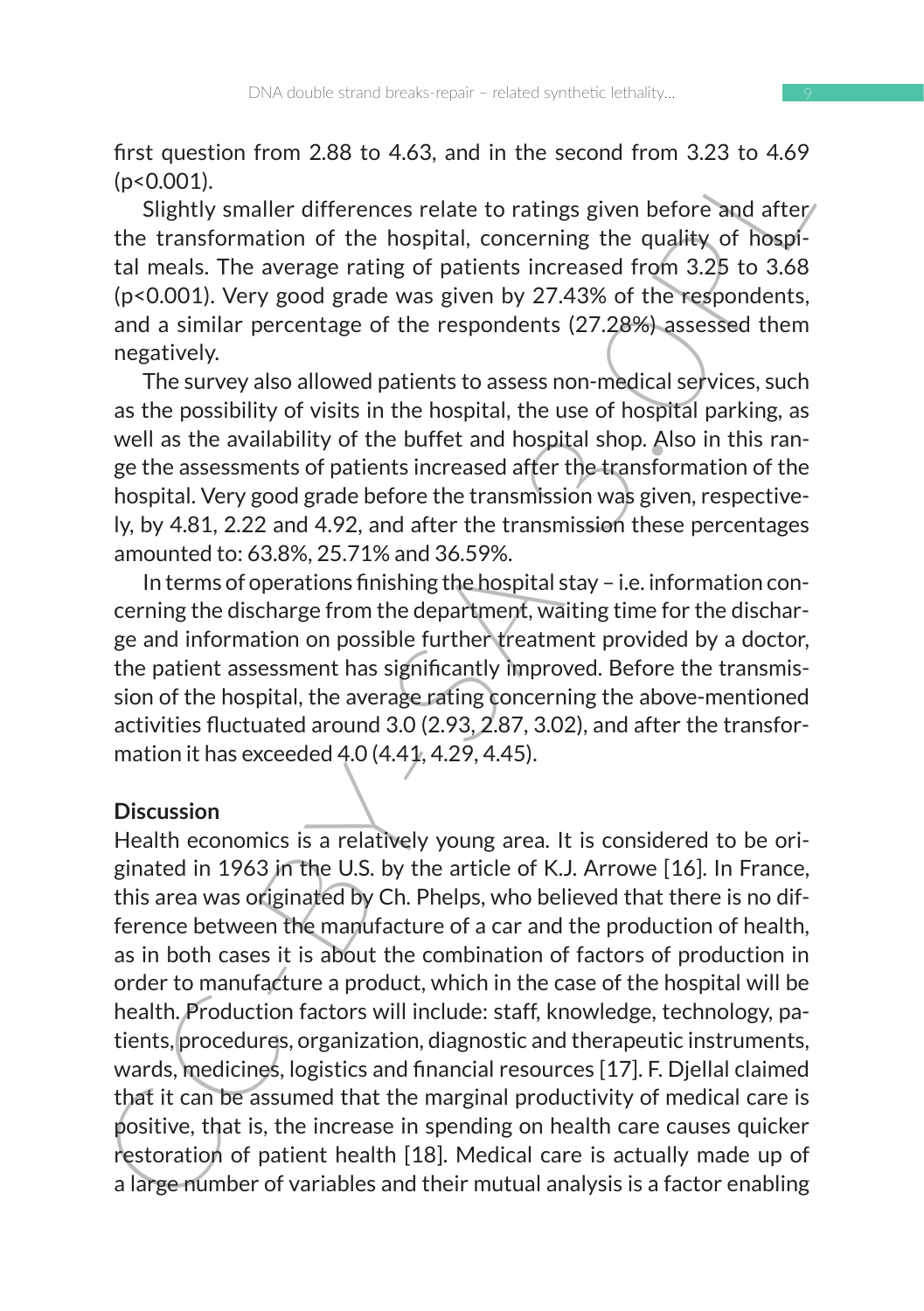the identification of problems faced by the facility, as well as the implementation of appropriate solutions.

the nontinuotive problems lacted by the lacting, as well as the implementation of appropriate solutions.<br>
Polish market of medical services under earlier stars the member of styplines in the system in which the overa rand Polish market of medical services undergoes a rapid transformation. from the system in which the owner and the manager were the state into the system in which there operates a number of suppliers with legitimate co-financing of services [10, 20, 21]. The basis for the process of changes occurring in the hospital in Tomaszow Mazowiecki was primarily the stabilization of the economic and organizational situation of the facility through actions conditioning the achievement of profitability thresholds of the hospital and specialist clinics. The proposed actions, involving the clearing of debts of the unit by the transformation into the commercial company and the acquisition of debts by the founding body were correlated with the program for the rationalization of the operating costs. Commercialization of medical services was focused on the growth of home equity viability, which is necessary to meet the expectations of investors, concerning the increase in the value of the newly formed company.

Corrective actions implemented in health care institutions, including Health Care Centre in Tomaszow Mazowiecki, are usually focused on economic issues, but solving the financial problems of facilities also gives a measurable effect in the form of the improvement of patient satisfaction with the services provided. Such measures shall be based on internal and environmental analyses and remain consistent with the state health policy, which is set out in the Strategy for Health [22].

A prerequisite for achieving patient satisfaction is the technical quality. But this is not, however, a sufficient condition, and at the same time it is extremely difficult to assess. If the staff behavior is unsatisfactory for the patient, he/she is generally unhappy, regardless of the technical quality of the service provided. The functional quality is an additional benefit for the patient and in the case of similar technical level of the services provided it becomes the best way to compete with other health care institutions. Gronrooss distinguished two dimensions of qualitative approach to medical services. Each of them is relatively independent, yet complementary to each other [23]. The division of patients into groups of those who depend only on medical knowledge of the staff and those who care mainly about interpersonal skills of the staff with little medical knowledge. The patient will, however, be satisfied with the medical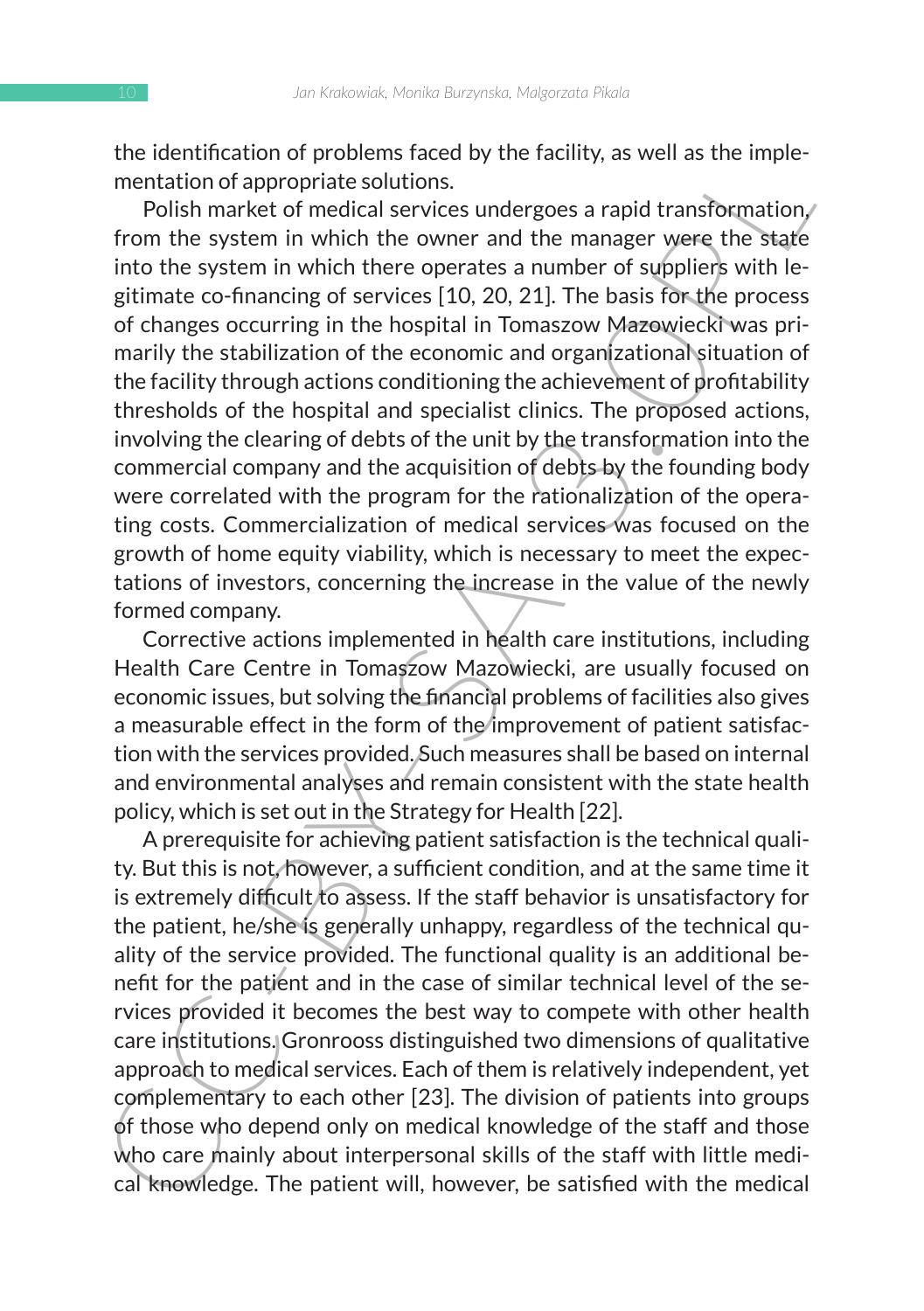service only women tonetes harminoly between these enements. Bot utere<br>sinco canon of elements that would be suitable for each kind of medical<br>service. Therefore, we need to perform a detailed analysis of specific me-<br>dica service only when there is harmony between these elements. But there is no canon of elements that would be suitable for each kind of medical service. Therefore, we need to perform a detailed analysis of specific medical services in order to identify those elements that determine its quality. The starting point of this analysis if to distinguish elements relevant to the patient. Thus, patient subjective assessment is a vital element, aimed at improving the quality of medical services provided. On the basis of research conducted by Parasuraman et. al, the criteria for the quality assessment made by the customer include: material components of the service process, reliability and trustworthiness, competences and confidence, responsibility and responsiveness, as well as empathy [24]. However, due to the nature of medical services, because of the lack of medical knowledge patients does not have an adequate opportunity to assess the technical quality of services. Therefore, they shape their opinions on the quality of medical services on the basis of a subjective assessment of the functional quality, which include the affordability and ease of contact with the service provider, transfer of information in a language which he understand, as well as the ability to identify with the patient and listen to him/her. According to Withers and Vipperman, patient satisfaction with medical care involves the transfer of positive information on the services to five persons met. In the case of disappointment, an unfavorable opinion reaches up to 15–19 persons [25].

In accordance with the recommendations of the World Health Organization, all aspects of medical services shall be regularly monitored [26, 27]. The evaluation of patients' opinion enables the assessment of sensitivity of health care systems to the needs of service providers. It also allows the identification of patients' expectations and reasons for the lack of satisfaction with the services received. This makes it possible to implement corrective measures aimed at improving the quality of medical services, and thus increasing the level of patient satisfaction [28, 29].

## **Conclusions**

Assessments of patients in relation to the services provided have significantly increased after the transformation of the city hospital in Tomaszow Mazowiecki into the commercial company. Increase in patient satisfaction applies to all medical and non-medical services questioned in the survey. The highest increase (over 50%) relates to the average rating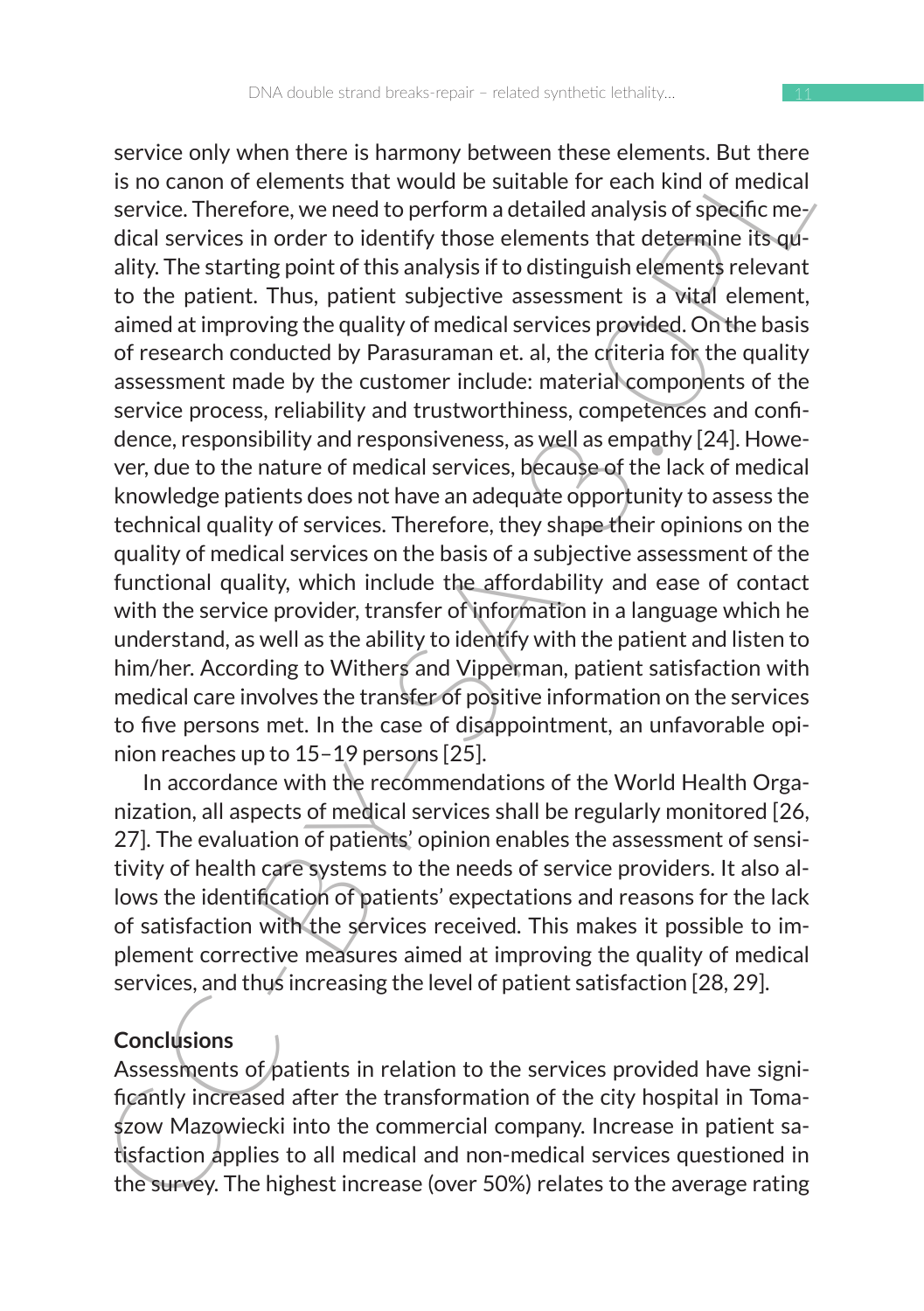of the waiting time for bed, information given to patients, assistance of the nursing staff during skin care treatments and eating meals, courtesy of the auxiliary staff, cleanliness of wards, as well as the accessibility to the doctor. The smallest differences (increase of less than 20%) related to the possibility of using the hospital parking, as well as the quality and temperature of meals served in the hospital.

of the auxiliary the lottom and the must must be particularly and the musing staff during skin care treatments and eating meals, courtesy of the auxiliary staff, cleanliness of wards, as well as the accessibility to the do The results obtained on the basis of the conducted research shall be an argument in the debate on the merits of ownership transformations in health care in Poland. Such activities allow the acquisition of strategic partners which can help the company in the development of the market of services provided, and as a result may help to improve their quality, and to ensure health safety in local communities.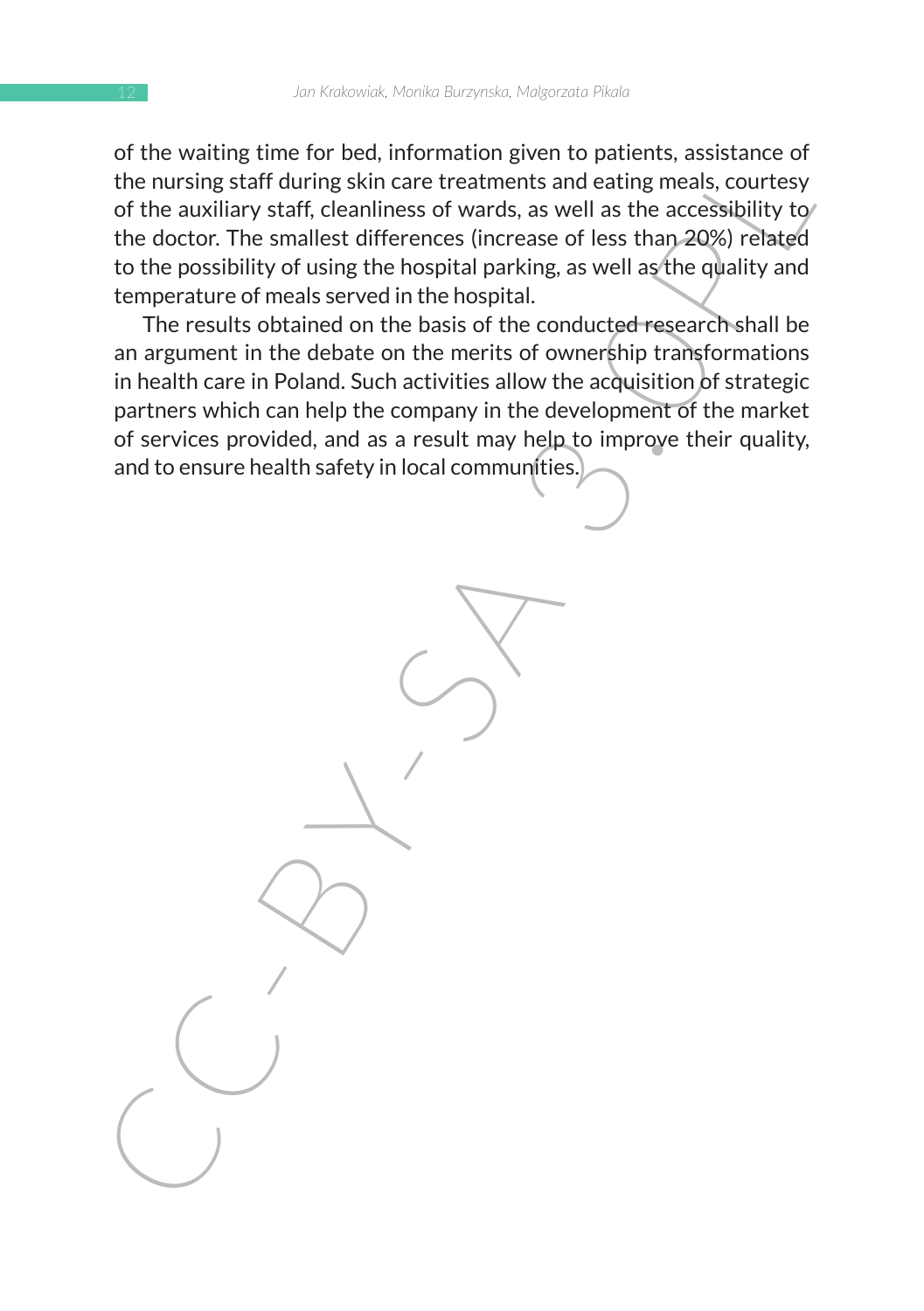# **Bibliography**

Support at M. Whitfield M.Health and health care – general issues and<br>
2. Kaustch M, Whitfield M.Health and health care – general issues and<br>
nagement in Healthcare. Kraków: Wydawnictwo Universytetu Jagiel-<br>
ionskiego. 200 1. Kaustch M, Whitfield M.Health and health care – general issues and specific cases (in Polish) [In:] Klich J, Kaustch M, Whitfield M,editors. Management in Healthcare. Kraków: Wydawnictwo Uniwersytetu Jagiellonskiego. 2001; 42–45.

2. Tymowska K. Changes in the functioning of hospitals in Poland in the years 1989–1994 with particular emphasis on financial management. Antidote – Management in Healthcare (in Polish). 1994; 11: 37–38.

3. Aiken L, Sloane D. Hospital Organization and Culture [in:] McKee M, Healy J,editors. Hospitals in a Changing Europe. Buckingham–Philadelphia: Oxford University Press. 2002; 266.

4. European Social Survey: Technical Reports. 2009. Available at http:// www.europeansocialsurvey.org/index.php?option=com\_content&view=article&id=101&Itemid=139. Accessed July 2, 2014.

5. Duriez M. The role of competition in the leads of health systems in Europe. New hospital. Henri Poincare University (in French). 1998; 254: 8–9.

6. Kruk W, Wdowiak L. Privatization in health care (in Polish). Med Ogólna. 2006; 3–4: 183–185.

7. The Act of 30 August 1991 on health care facility (in Polish) (Dz. U. nr 14, poz. 89).

8. Local data bank. Available: http://www.stat.gov.pl. Accessed 2014 July 18.

9. Bryla M, Burzynska M, Maniecka-Bryla I. Self-rated quality of life of citydwelling elderly people benefitting from social help: results of a cross- -sectional study. Health Qual Life Outcomes. 2013; 11:181.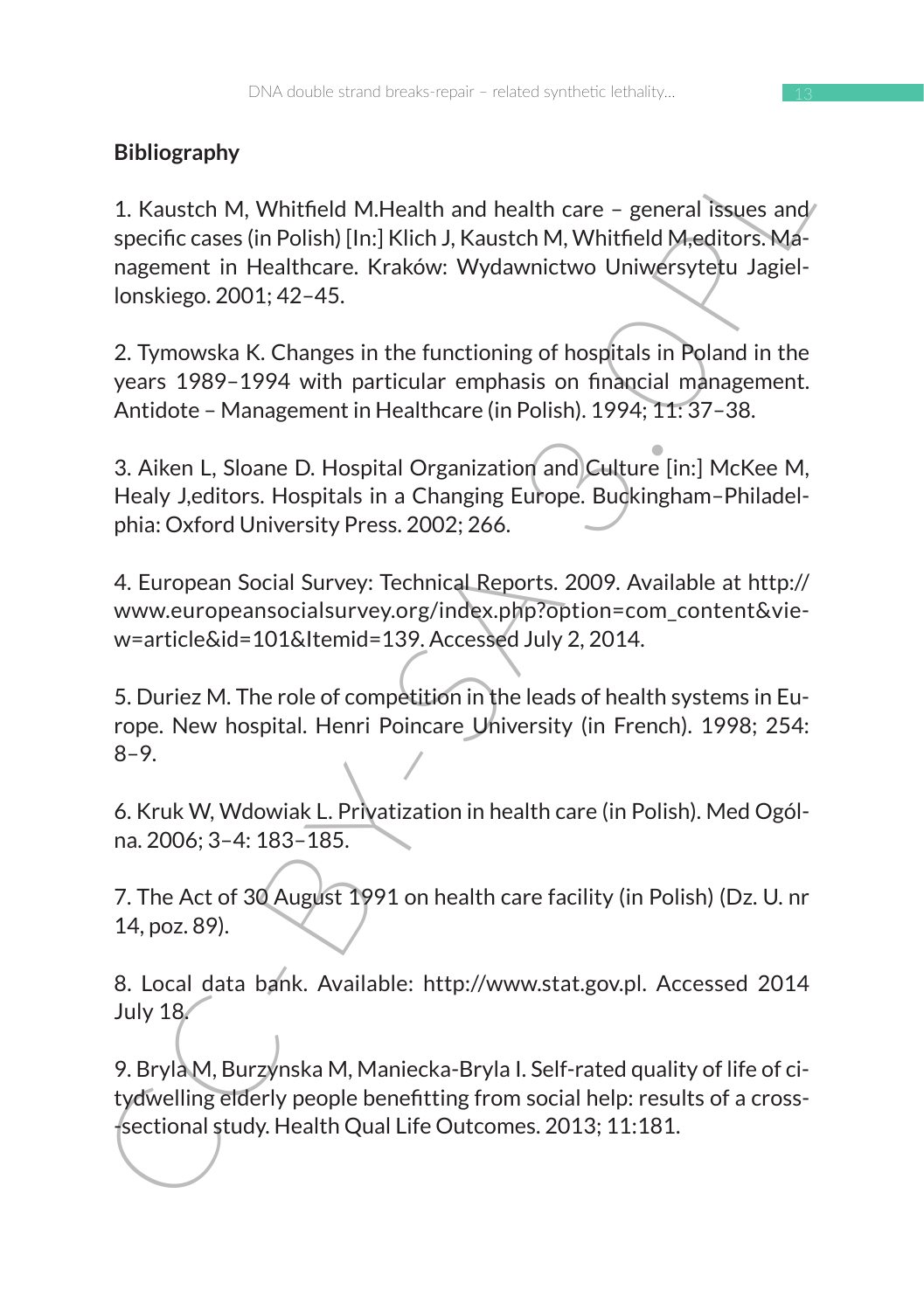10. Pikala M, Bryla M, Bryla P, Maniecka-Bryla I. Years of life lost due to external causes of death in the Lodz province, Poland. PLoS ONE. 2014; 9(5): e96830.

11. Pikala M, Maniecka-Bryła I. Years of life lost due to malignant neoplasms characterized by the highest mortality rate. Arch Med Sci. 2014; 10(5): 999–1006.

12. Maniecka-Bryła I, Pikala M, Bryła M. Life years lost due to cardiovascular diseases. Kardiol Pol. 2013; 71(10): 893–900.

10. Pikala W, biya W, biya P, Walletxa-Briya I. Tears of minista cue to<br>external causes of death in the Lody province, Poland. PLoS ONE. 2014;<br>9(5): e96830.<br>11. Pikala M, Maniecka-Bryta I. Years of life lost due to maligna 13. Daveson BA, Harding R, Shipman C et al. The Real-World Problem of Care Coordination: A Longitudinal Qualitative Study with Patients Living with Advanced Progressive Illness and Their Unpaid Caregivers. PLoS ONE. 2014; 9(5):e95523.

14. Alonazi WB, Thomas SA. Quality of Care and Quality of Life: Convergence or Divergence? Health Serv Insights. 2014; 7: 1–12.

15. Donabedian A. Evaluating the Quality of Medical Care. Milbank Q. 2005; 83(4): 691–729.

16. Arrow KJ. Uncertainty and the Welfare Economics of Medicine Care. Am Econ Rev.1963; 53: 941–967.

17. Phelps Ch. The fundaments of thrifty Health (in French). Editions Publi – Union. 1995; 38–44.

18. Djellal F, Gallouj F, Gallouj K. The innovative hospital. Medical innovation as service innovation (in French), Masson. 2004; 11–15.

19. Kapała W. The organization of work and the quality of medical services. Antidote – Management in Healthcare (in Polish). 2001; 4: 17.

20. Krot K. Quality and marketing of medical services (in Polish). Warszawa: Wolters Kluwer Business. 2008; 59–61.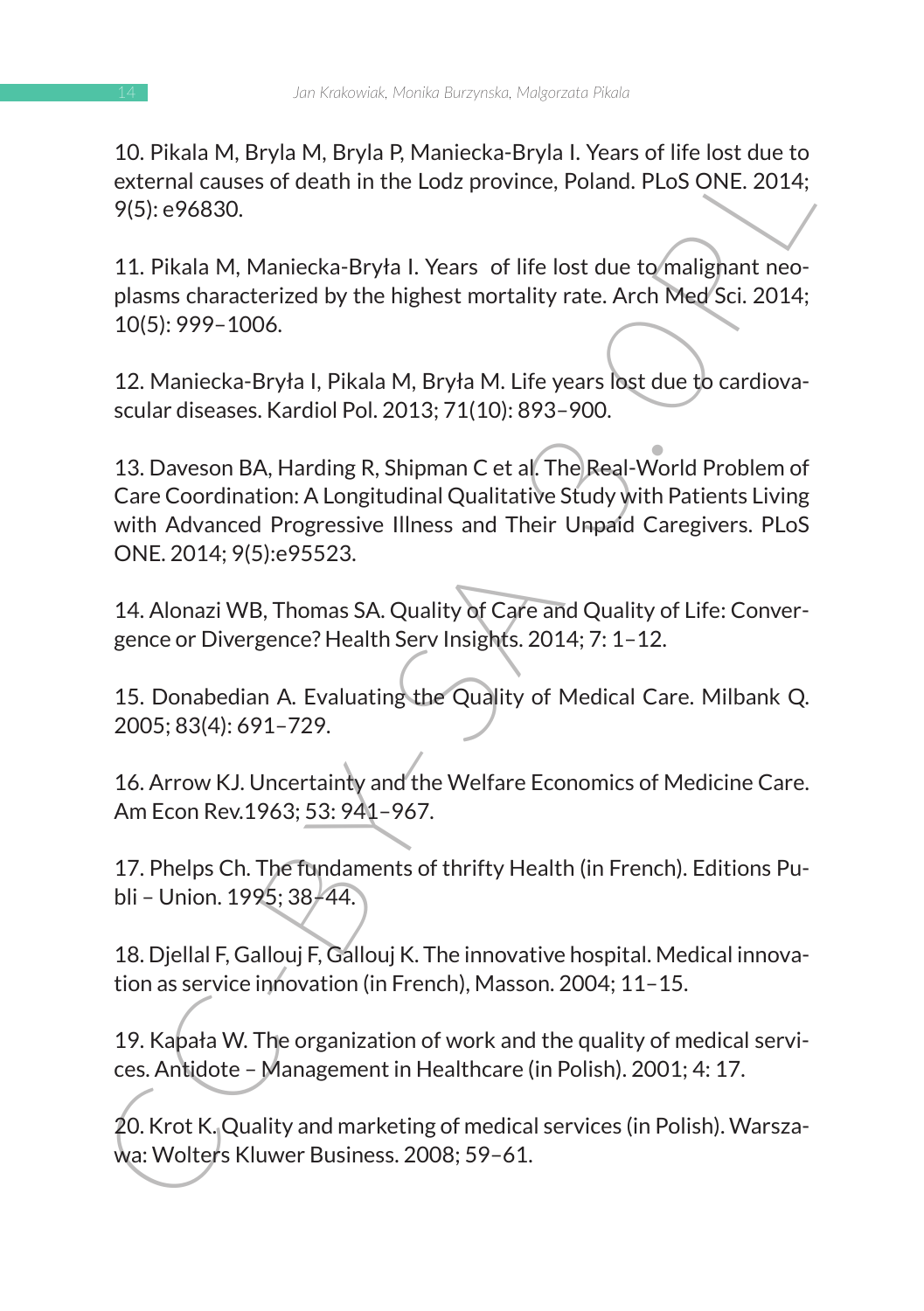21. Włodarczyk C. Universal trouble. Health reforms (in Polish).Kraków: Wydawnictwo Uniwersytetu Jagiellońskiego. 2003; 182–183.

22. Strategy for the development of health care in Poland for the years 2007–2013. Document accompanying the implementation of the National Development Plan for 2007–2013 (in Polish).

2.1. Would Czyk C. Universal troutie. Health Care Team Ferrinns (in Proinsing, Krakow,<br>2.1. Wordwintch Ohiversytetu Jagiellonskiego. 2003; 182-183.<br>22. Strategy for the development of health care in Poland for the Years<br>20 23. Gronrooss AC. Strategic management and marketing in the service sector. Helsinki: Swedish School of Economics and Business Administration. 1982; 21–23.

24. Parasuraman A, Zeithaml V, Berry L. A Conceptual model of service quality and its implications for future research. Market. 1985; 49: 41-50.

25. Withers J, Vipperman C. What is and how to do marketing services (in Polish). Lublin: M.&A Communications. 1994; 24.

26. Hajdukiewicz DR. The role of the environment in shaping the quality of hospital policy. Health and Management. 2003; 6: 52–59.

27. Gillard N, Eggli Y, Halfon P. A methodology to estimate the potential to move inpatient to one day Surgery. BMC Health Serv Res. 2006; 6: 78.

28. Hosford SB. Hospital progress in reducing terror: the impact of external interventions. Hospital Topics. 2008; 96:1.

29. Porter ME, Olmsted-Teisberg E. Redefining Health Care – Creating Value – Based Competition on, Results. Boston: Harvard Business School Press. 2006; 122–124.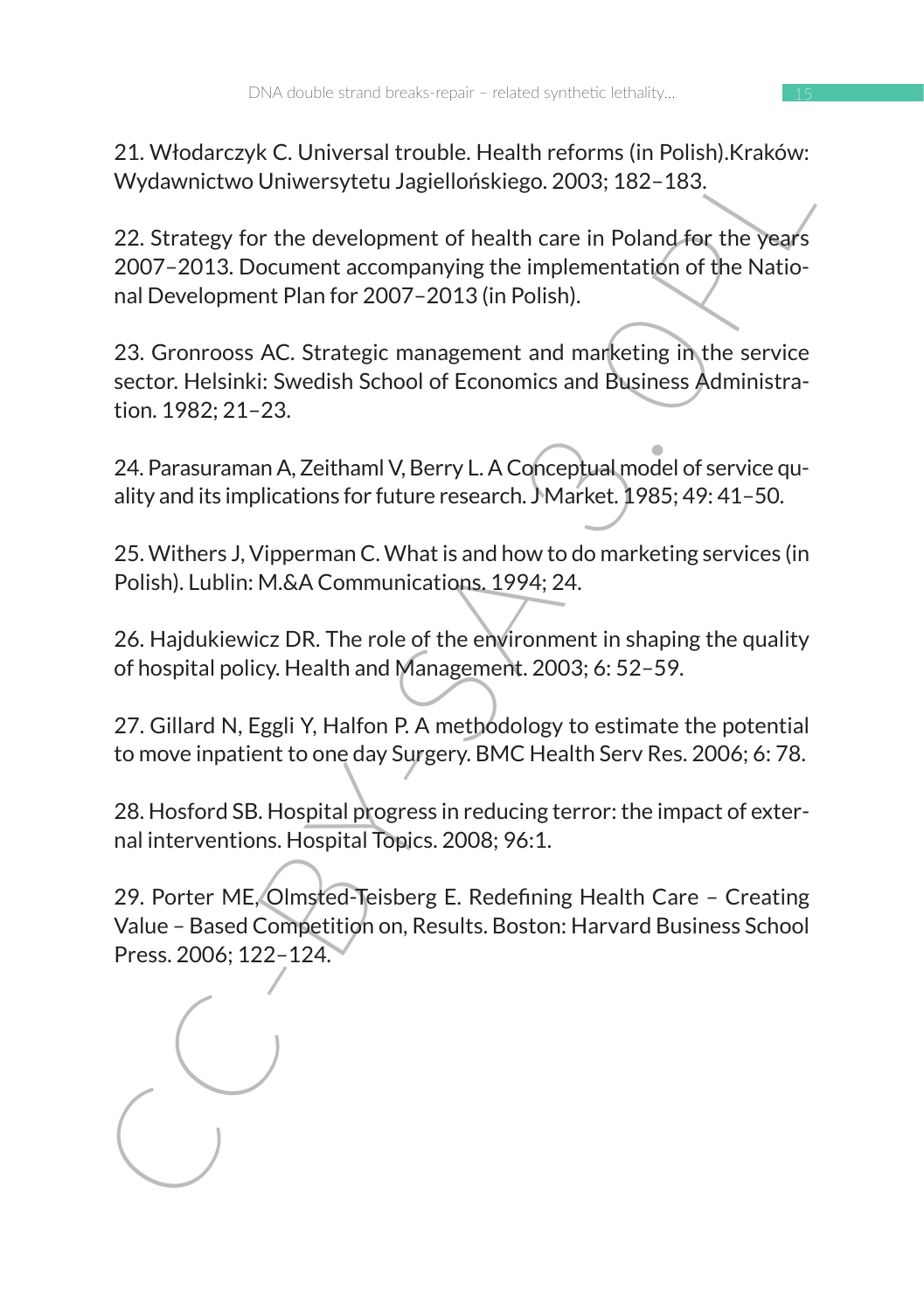| Information regarding further treatment<br>Waiting time for the discharge |                                                                                                                                                                                                                                                                             |
|---------------------------------------------------------------------------|-----------------------------------------------------------------------------------------------------------------------------------------------------------------------------------------------------------------------------------------------------------------------------|
|                                                                           |                                                                                                                                                                                                                                                                             |
|                                                                           |                                                                                                                                                                                                                                                                             |
| Information relating to the discharge                                     |                                                                                                                                                                                                                                                                             |
| Availability to the buffet and hospital shop                              |                                                                                                                                                                                                                                                                             |
| Ability to use the hospital parking                                       |                                                                                                                                                                                                                                                                             |
| Visits in the ward                                                        |                                                                                                                                                                                                                                                                             |
| Temperature of meals served                                               |                                                                                                                                                                                                                                                                             |
| Quality of meals                                                          |                                                                                                                                                                                                                                                                             |
| Assistance of the staff during meals                                      |                                                                                                                                                                                                                                                                             |
| Expertise of the nursing staff                                            |                                                                                                                                                                                                                                                                             |
| Assistance of the nursing staff during skin care treatments               |                                                                                                                                                                                                                                                                             |
| Assessment of information given by the doctor                             |                                                                                                                                                                                                                                                                             |
| Availability of doctors                                                   |                                                                                                                                                                                                                                                                             |
| Courtesy of the medical staff                                             |                                                                                                                                                                                                                                                                             |
| Courtesy of the nursing staff                                             |                                                                                                                                                                                                                                                                             |
| Courtesy of the auxiliary staff                                           |                                                                                                                                                                                                                                                                             |
| Cleanliness of the covers                                                 |                                                                                                                                                                                                                                                                             |
| Cleanliness of wards and their equipment                                  |                                                                                                                                                                                                                                                                             |
| Information about the principles of operation of ward                     |                                                                                                                                                                                                                                                                             |
| Waiting time for the bed                                                  |                                                                                                                                                                                                                                                                             |
| Time of settling formalities related to hospital admission                |                                                                                                                                                                                                                                                                             |
|                                                                           | 0<br>5<br>10<br>15<br>20<br>25<br>30<br>35<br>40<br>45<br>50<br>55<br>60<br>65<br>70<br>75                                                                                                                                                                                  |
|                                                                           | Percentage of positive ratings before the transformation Percentage of positive ratings after the transformation<br>Figure 1. Percentage of negative ratings before and after the transformation of the city<br>hospital in Tomaszow Mazowiecki into the commercial company |
|                                                                           |                                                                                                                                                                                                                                                                             |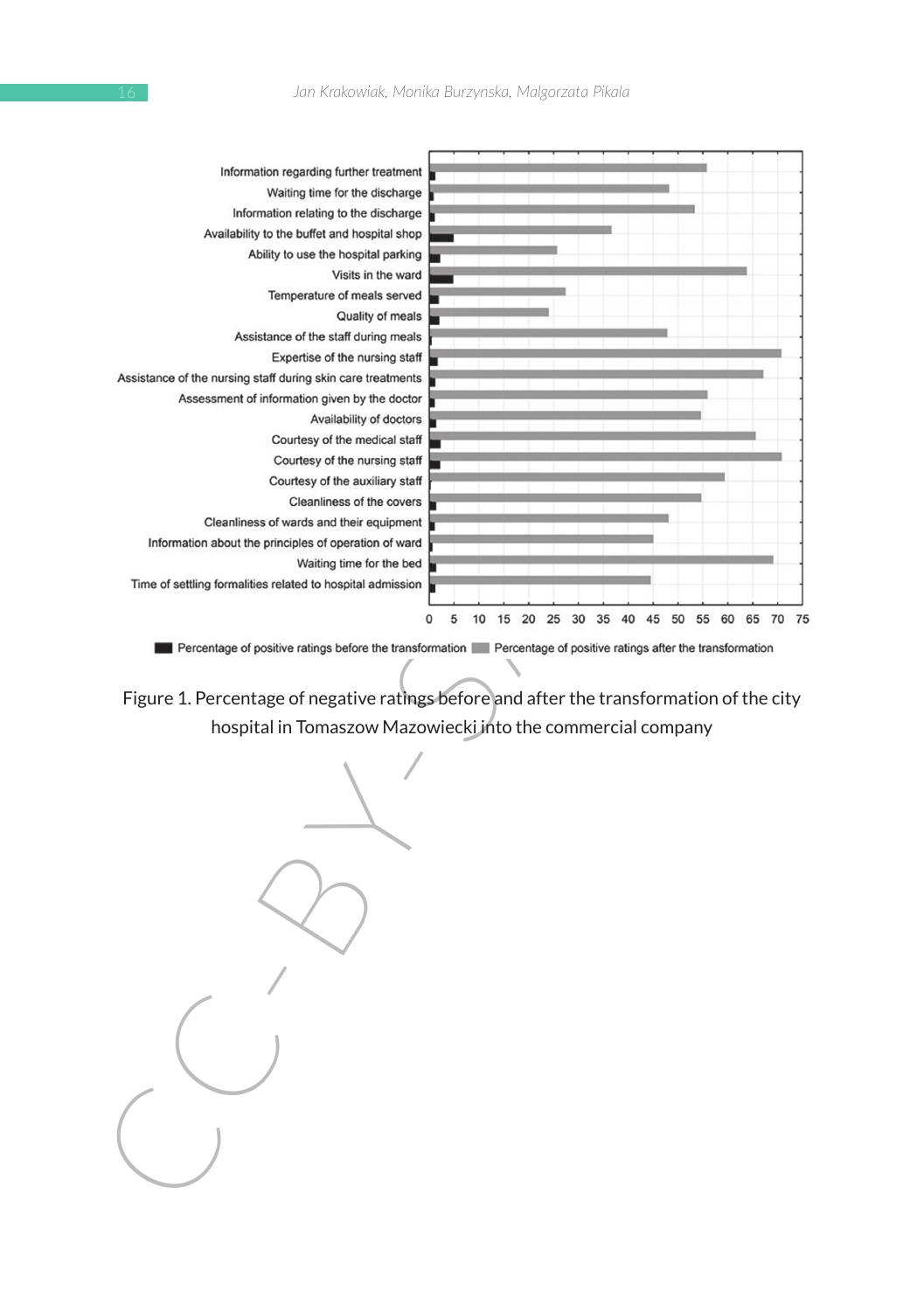

Figure 2. Percentage of very good ratings before and after the transformation of the city hospital in Tomaszow Mazowiecki into the commercial company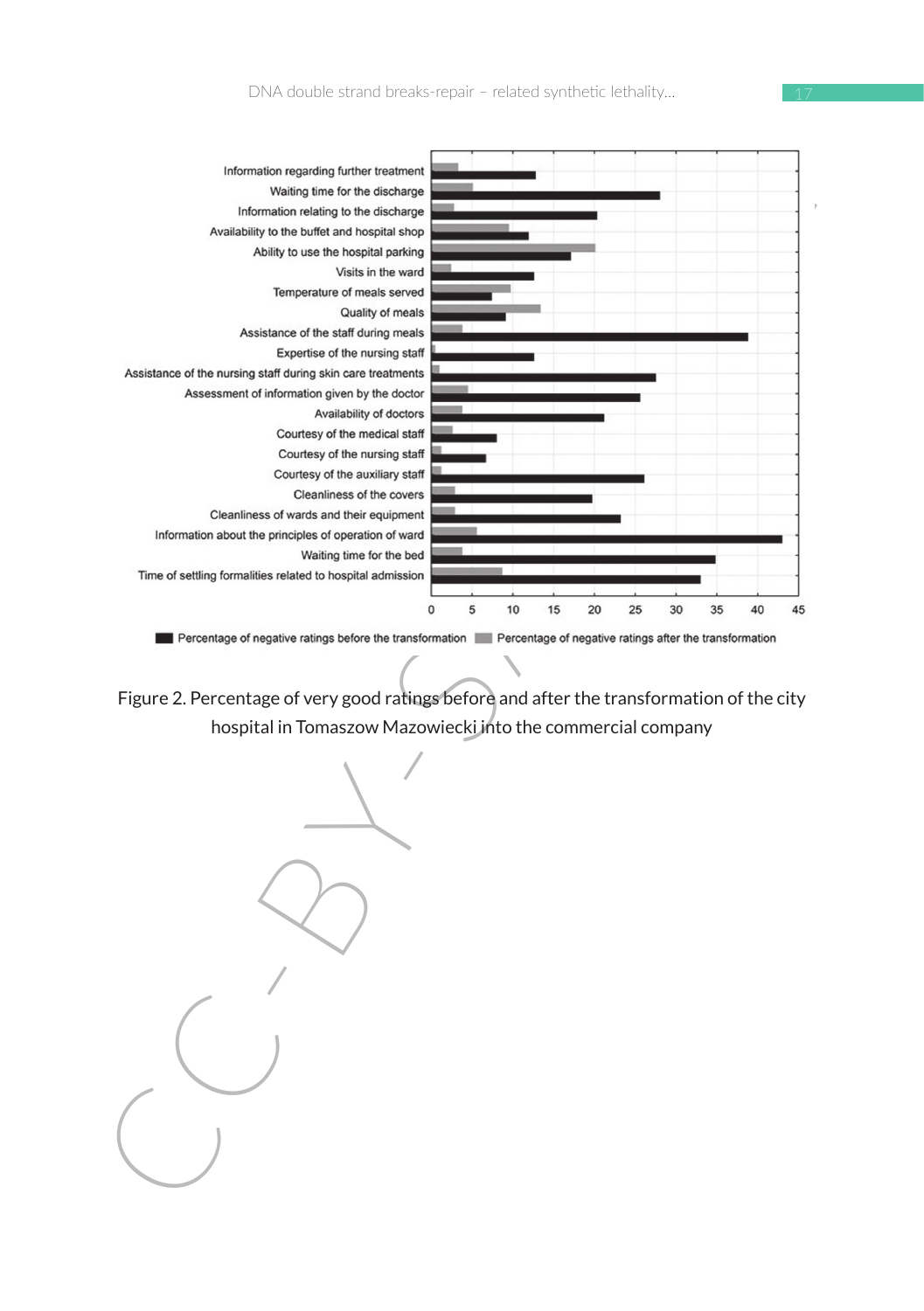| Table 1. Average ratings of medical and nonmedical services provided by the hospital before and after the transformation of the city<br>hospital in Tomaszow Mazowiecki into the commercial company |         |                           |         |                            |
|-----------------------------------------------------------------------------------------------------------------------------------------------------------------------------------------------------|---------|---------------------------|---------|----------------------------|
| Evaluation subject                                                                                                                                                                                  |         | Before the transformation |         | tranformation<br>After the |
|                                                                                                                                                                                                     | average | stand. dev.               | average | stand. dev.                |
| formalities related to hospital admission<br>Time of settling                                                                                                                                       | 2.80    | 0.67                      | 4.13    | 0.97                       |
| Waiting time for the bed                                                                                                                                                                            | 2.76    | 0.65                      | 4.56    | 0.77                       |
| the schedule of the day and the principles of<br>operation of the ward<br>Information about                                                                                                         | 2.61    | 0.58                      | 4.24    | 0.89                       |
| Cleanliness of wards and their equipment                                                                                                                                                            | 2.86    | 0.57                      | 4.30    | 0.80                       |
| Cleanliness of the covers                                                                                                                                                                           | 3.00    | 0.65                      | 4.37    | 0.80                       |
| Courtesy of the auxiliary staff                                                                                                                                                                     | 2.82    | 0.56                      | 4.52    | 0.66                       |
| Courtesy of the nursing staff                                                                                                                                                                       | 3.26    | 0.61                      | 4.65    | 0.61                       |
| Courtesy of the medical staff                                                                                                                                                                       | 3.21    | 0.61                      | 4.55    | 0.72                       |
| Availability of doctors                                                                                                                                                                             | 292     | 0.61                      | 4.39    | 0.81                       |
| it of information given by the doctor<br>Assessmer                                                                                                                                                  | 2.90    | 0.65                      | 4.38    | 0.84                       |
| Assistance of the nursing staff during skin care treatments                                                                                                                                         | 2.88    | 0.66                      | 4.63    | 0.63                       |
| Expertise of the nursing staff                                                                                                                                                                      | 3.23    | 0.68                      | 4.69    | 0.55                       |
| Assistance of the staff during meals                                                                                                                                                                | 2.72    | 0.65                      | 4.39    | 0.83                       |
| Quality of meals                                                                                                                                                                                    | 3.25    | 0.64                      | 3.68    | 0.99                       |
| Temperature of mealsserved                                                                                                                                                                          | 3.28    | 0.62                      | 3.80    | 0.96                       |
| Visits in the ward                                                                                                                                                                                  | 3.22    | 0.72                      | 4.55    | 0.72                       |
| ity to use the hospital parking<br>Abili                                                                                                                                                            | 3.10    | 0.69                      | 3.61    | 1.18                       |
| lity to the buffet and hospital shop<br>Availabi                                                                                                                                                    | 3.31    | 0.74                      | 4.05    | 1.00                       |
| Information relating to the discharge                                                                                                                                                               | 2.93    | 0.59                      | 4.41    | 0.79                       |
| Waiting time for the discharge                                                                                                                                                                      | 2.87    | 0.65                      | 4.29    | 0.89                       |
| Information regarding further treatment given by the doctor                                                                                                                                         | 3.02    | 0.55                      | 4.45    | 0.80                       |
|                                                                                                                                                                                                     |         |                           |         |                            |